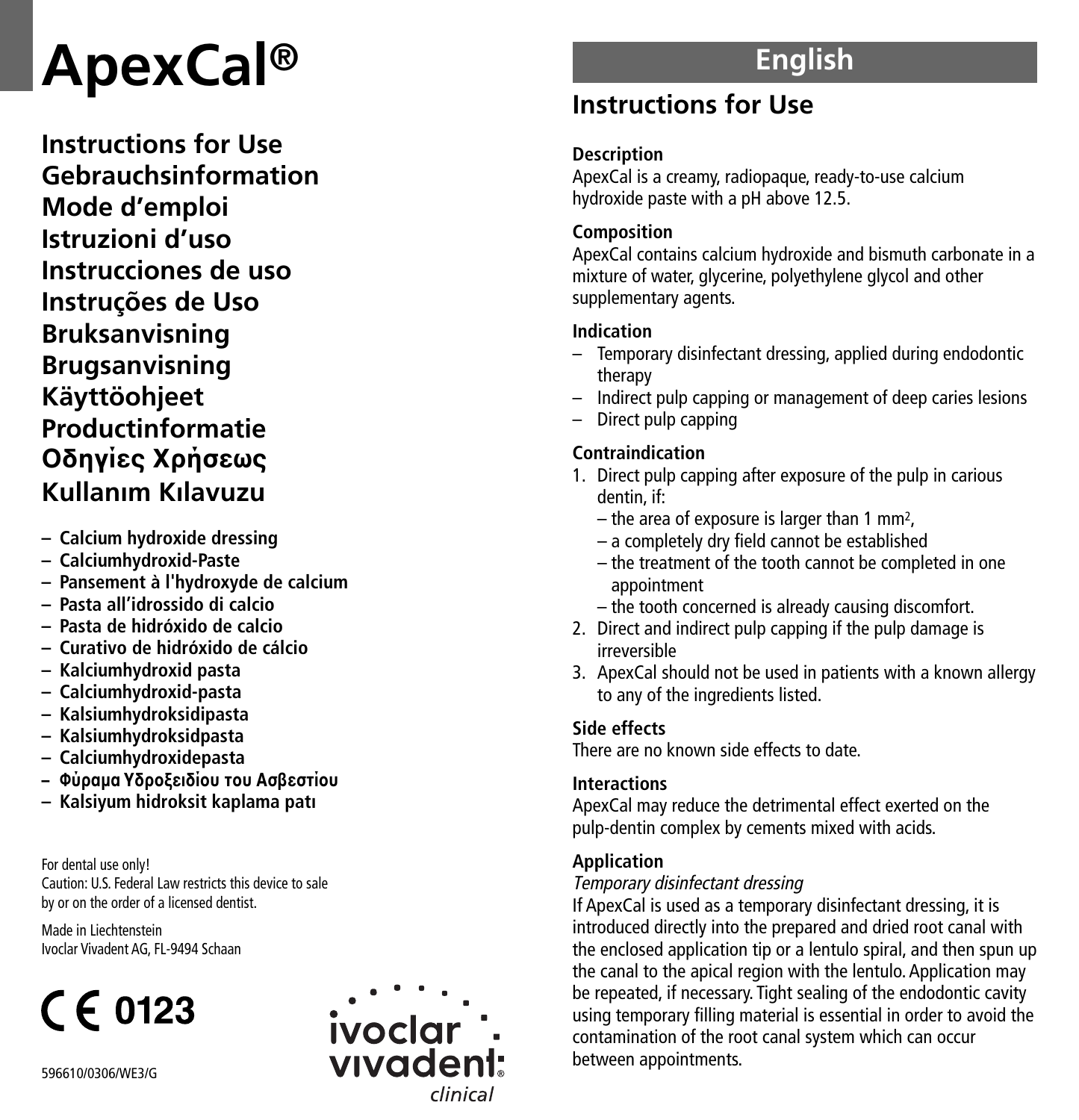Removal of ApexCal is accomplished by a suitable irrigation solution and instrumentation. The ApexCal paste needs to be removed before final obturation.

#### Direct and indirect pulp capping

With the help of the enclosed application tips, small amounts of paste are dispensed onto the mixing pad. Following this, ApexCal is applied to the exposed pulp or dentin near the pulp in thin layers and small patches using a suitable instrument. Subsequently, the surface is sealed with a layer of cavity lining material. It is important to observe contraindications!

#### **Warnings**

Contact of calcium hydroxide with the skin, eyes and mucous membrane may cause local irritation and burns. If inadvertent contact occurs, rinse with copious amounts of water and seek medical advice.

#### **Storage**

- Do not use ApexCal after the indicated date of expiration.
- ApexCal has to be stored at room temperature (12–28° C / 54–83 °F).
- After dispensing the material, remove the application tip from the syringe and re-seal the syringe with the original cap.
- Shelf life: See expiration date

**Keep out of the reach of children. For use in dentistry only.**

# **Date of preparation: 05/2005**

#### **Manufacturer**

Ivoclar Vivadent AG, FL-9494 Schaan Principality of Liechtenstein

The material has been developed solely for use in dentistry. Processing should be carried out strictly according to the Instructions for Use. Liability cannot be accepted for damages resulting from failure to observe the Instructions or the stipulated area of application. The user is responsible for testing the products for their suitability and use for any purpose not explicitly stated in the Instructions. Descriptions and data constitute no warranty of attributes and are not binding.

# **ApexCal®**

# **Deutsch**

# **Gebrauchsinformation**

#### **Beschreibung**

ApexCal ist eine cremige, röntgensichtbare, gebrauchsfertige Calciumhydroxid-Paste mit einem pH-Wert von >12,5.

#### **Zusammensetzung**

ApexCal enthält Calciumhydroxid und Bismutcarbonat in einer Mischung aus Wasser, Glycerin Polyethylenglykol und anderen Hilfsstoffen

#### **Indikation**

- Temporäre desinfizierende Einlage im Rahmen einer Wurzelkanalbehandlung
- indirekte Überkappung bzw. Caries profunda-Behandlung (Cp-Behandlung)
- direkte Überkappung der Pulpa

#### **Kontraindikation**

- Direkte Überkappung nach Pulpaeröffnung im kariösen Dentin, von Pulpaeröffnungen > 1 mm2, wenn keine absolute Trockenlegung sichergestellt werden kann, wenn keine definitive Versorgung des Zahnes in der gleichen Sitzung erfolgen kann oder wenn der betreffende Zahn bereits Beschwerden verursacht hatte.
- Direkte und indirekte Überkappung der irreversibel erkrankten Pulpa
- Sollte eine Allergie auf die in der Zusammensetzung angeführten Stoffe bekannt sein, so ist auf die Anwendung von ApexCal zu verzichten.

#### **Nebenwirkungen**

Es sind keine Nebenwirkungen bekannt.

#### **Wechselwirkungen**

ApexCal kann die nachteiligen Wirkungen von mit Säure angemischten Zementen auf das Pulpa-/Dentin-System reduzieren.

#### **Anwendung**

#### Temporäre desinfizierende Einlage

Als temporäre desinfizierende Einlagefüllung wird ApexCal mit Hilfe der beiliegenden Applikationskanülen oder mit einem Lentulo direkt in den aufbereiteten, getrockneten Kanal eingebracht und anschliessend mit dem Lentulo nach apikal gefördert. Falls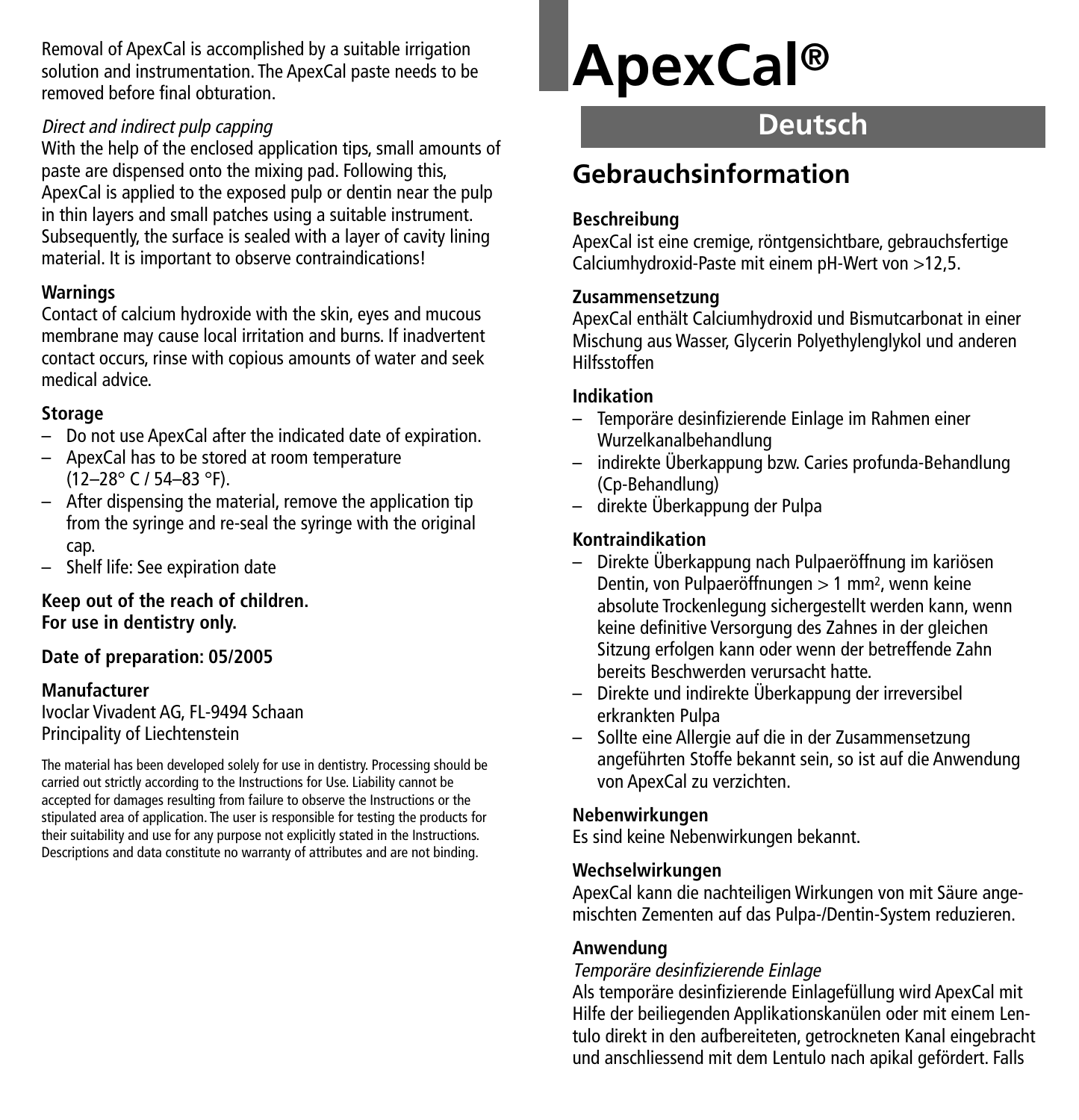erforderlich, kann die Anwendung wiederholt werden. Ein dichter, temporärer Verschluss der Trepanationsöffnung ist zur Verhütung einer Kontamination des Wurzelkanalsystems zwischen zwei Behandlungssitzungen essentiell.

Die Entfernung der ApexCal Paste erfolgt instrumentell in Kombination mit einer geeigneten Spüllösung. Vor der definitiven Wurzelfüllung muss die ApexCal Paste entfernt werden.

#### Direkte und indirekte Pulpaüberkappung

Mit Hilfe der beiliegenden Applikationskanülen werden kleine Mengen Paste auf einen Anmischblock gegeben und von dort mit einem Instrument dünnschichtig und kleinflächig auf die eröffnete / freigelegte Pulpa bzw. auf das pulpanahe Dentin appliziert. Danach wird mit einem Unterfüllungswerkstoff dicht abgedeckt. Kontraindikationen beachten!

#### **Warnhinweise**

Calciumhydroxid kann zu lokalen Reiz- und Ätzwirkungen auf Haut, Augen und Schleimhaut führen. Bei versehentlichem Kontakt gründlich mit Wasser spülen und gegebenenfalls Arzt konsultieren

### **Lager- und Aufbewahrungshinweise**

- ApexCal soll nach Ablauf des Verfalldatums nicht mehr angewendet werden
- ApexCal ist bei Raumtemperatur (12–28° C) zu lagern.
- Nach Gebrauch die Applikationskanüle von der Spritze entfernen und mit dem Originalverschluss die Spritze wieder verschliessen!
- Haltbarkeit: siehe Ablaufdatum

#### **Für Kinder unzugänglich aufbewahren! Nur für zahnärztlichen Gebrauch!**

# **Erstellung der Gebrauchsinformation: 05/05**

# **Hersteller**

#### Ivoclar Vivadent AG, FL-9494 Schaan/Liechtenstein

Das Produkt wurde für den Einsatz im Dentalbereich entwickelt und muss gemäss Gebrauchsinformation angewendet werden. Für Schäden, die sich aus anderweitiger Verwendung oder nicht sachgemässer Anwendung ergaben, übernimmt der Hersteller keine Haftung. Darüber hinaus ist der Verwender verpflichtet, das Produkt eigenverantwortlich vor dessen Einsatz auf Eignung und Verwendungsmöglichkeit für die vorgesehenen Zwecke zu prüfen, zumal wenn diese Zwecke nicht in der Gebrauchsinformation aufgeführt sind.

# **ApexCal®**

# **Français**

# **Mode d'emploi**

### **Description**

ApexCal est une pâte crémeuse à l'hydroxyde de calcium, radioopaque, prête à l'emploi, dont le pH est supérieur à 12,5.

#### **Composition**

ApexCal contient de l'hydroxyde de calcium et du carbonate de bismuth dans une solution d'eau, de glycérine, de polyéthylène glycol, ainsi que d'autres agents.

#### **Indications**

- Pansement désinfectant provisoire, appliqué au cours d'un traitement endodontique
- Indiqué pour le coiffage pulpaire indirect ou pour optimiser le traitement des lésions carieuses profondes
- coiffage pulpaire direct

# **Contre-indications**

- 1. Coiffage pulpaire direct après exposition de la pulpe en présence d'une dentine cariée, si :
	- la zone exposée est d'une taille supérieure à 1 mm2,
	- il est impossible d'obtenir un champ opératoire parfaitement sec
	- l'obturation définitive de la dent ne peut être achevée dans la même séance
	- la dent concernée a déjà auparavant causé une gêne
- 2. Coiffage pulpaire direct et indirect si la pulpe est irrémédiablement atteinte
- 3. Ne pas utiliser ApexCal en cas d'allergie connue à l'un de ses composants.

# **Effets secondaires**

Aucun connu à ce jour.

# **Interactions**

ApexCal peut réduire l'effet néfaste exercé sur l'ensemble pulpe-dentine par les ciments mélangés avec des acides.

# **Mise en œuvre**

#### Pansement provisoire désinfectant

Si ApexCal est utilisé en tant que pansement provisoire désinfectant, l'introduire directement dans le canal préparé et séché, à l'aide d'un embout applicateur (fourni) ou d'un lentulo, puis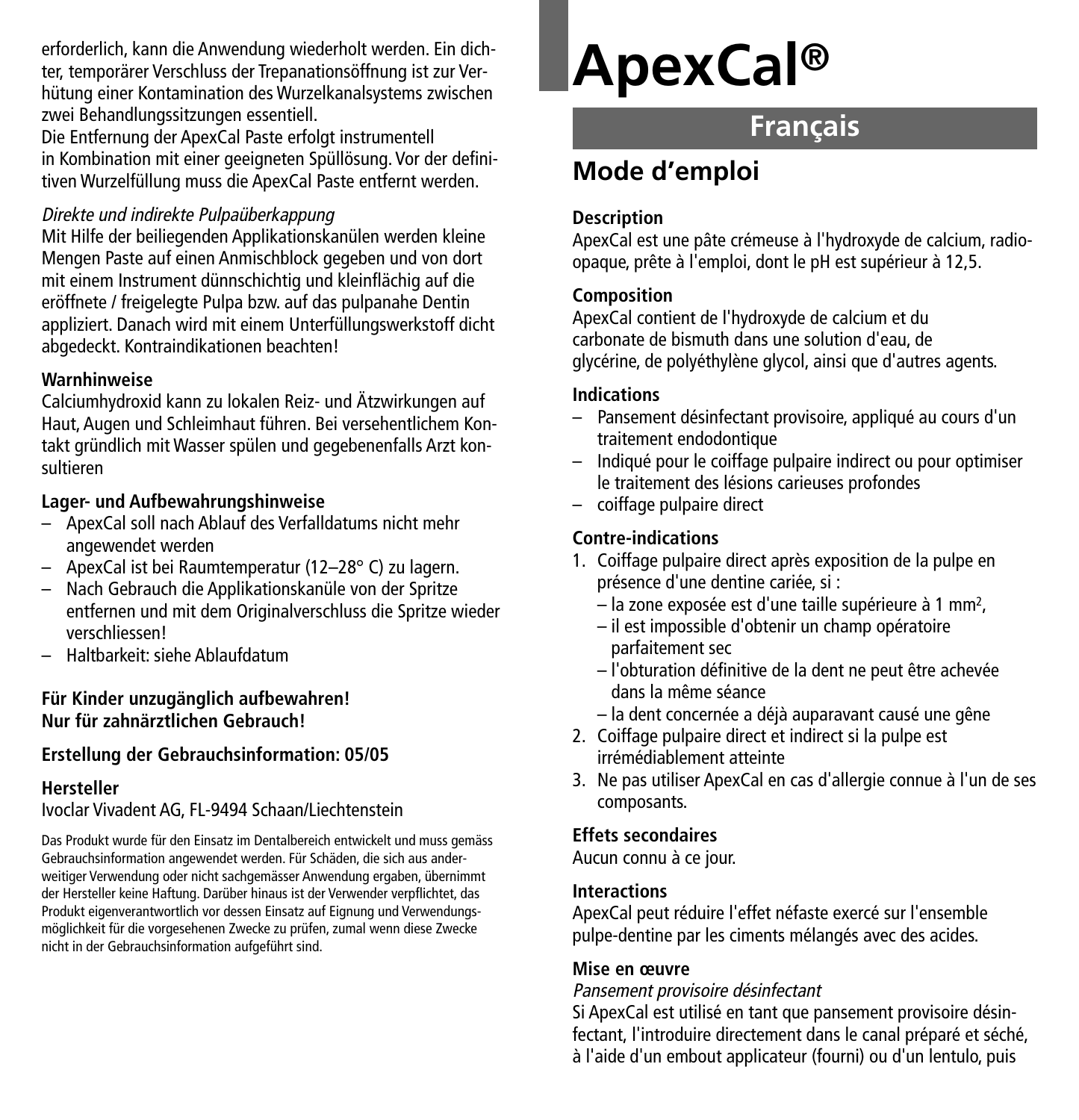refouler la pâte vers la région apicale avec le lentulo. L'application peut être répétée, si nécessaire.

L'obturation étanche de la cavité d'accès endodontique à l'aide d'un matériau d'obturation provisoire est essentielle pour éviter la contamination du système canalaire entre deux séances. L'élimination d'ApexCal est réalisée à l'aide d'instruments et d'une solution d'irrigation appropriés. Les excès de pâte ApexCal doivent être éliminés avant l'obturation définitive.

#### Coiffage pulpaire direct et indirect

À l'aide des embouts applicateurs fournis, déposer de petites quantités de pâte sur le bloc de mélange. Ensuite, appliquer ApexCal sur la pulpe exposée ou sur la dentine proche de la pulpe, en fines couches et par petites touches, avec un instrument adapté. Puis étanchéifier la surface avec une couche de matériau fond de cavité. Il est important de tenir compte des contre-indications !

#### **Mise en garde**

Le contact accidentel de l'hydroxyde de calcium avec la peau, les yeux ou les muqueuses peut provoquer des irritations ou des brûlures locales. Dans ce cas, rincer copieusement à l'eau et consulter un spécialiste.

#### **Conservation**

- Ne pas utiliser ApexCal au-delà de la date de péremption.
- Conserver ApexCal à température ambiante (entre 12 et 28° C).
- Après avoir déposé le matériau sur le bloc de mélange, retirer l'embout applicateur et refermer la seringue avec le bouchon d'origine.
- Durée de conservation : Voir date de péremption

#### **Garder hors de portée des enfants. Réservé exclusivement à l'usage dentaire.**

### **Date de réalisation : 05/05**

#### **Fabricant**

Ivoclar Vivadent AG, FL-9494 Schaan / Principauté du Liechtenstein

Ce matériau a été développé exclusivement pour un usage dentaire. Il doit être mis en oeuvre en respectant scrupuleusement le mode d'emploi. La responsabilité du fabricant ne peut être reconnue pour des dommages résultant d'un non respect du mode d'emploi ou un élargissement du champ d'application prévu. L'utilisateur est responsable des tests effectués sur les matériaux et qui ne sont pas

explicitement énoncés dans le mode d'emploi. Les descriptions et les données fournies ne sont pas des garanties ni des engagements.

# **ApexCal®**

# **Italiano**

# **Istruzioni d'uso**

#### **Descrizione**

ApexCal è una pasta all'idrossido di calcio, cremosa e radiopaca, pronta all'uso, con un valore pH > 12,5.

#### **Composizione**

ApexCal contiene idrossido di calcio e carbonato di bismuto in una miscela di acqua, glicerina, polietilene di glicole ed altri agenti supplementari.

#### **Indicazioni**

- Medicazione disinfettante provvisoria nella terapia endodontica
- Incappucciamento pulpare indiretto o trattamento di lesioni cariose profonde
- Incappucciamento pulpare diretto

#### **Controindicazioni**

L'uso di ApexCal è controindicato nei seguenti casi:

- 1. Incappucciamento pulpare diretto dopo esposizione della polpa in dentina cariata:
	- $-$  con esposizione pulpare  $> 1$  mm<sup>2</sup>.
	- se non è possibile ottenere un campo operatorio perfettamente isolato ed asciutto
	- impossibilità di completare il trattamento in una sola seduta
	- se il dente da trattare ha già generato sintomi patologici
- 2. Incappucciamento pulpare diretto e indiretto con danno pulpare irreversibile
- 3. In pazienti con conosciuta allergia a uno qualsiasi dei componenti del prodotto

# **Effetti collaterali**

Ad oggi non noti

#### **Interazioni**

Con l'uso di ApexCal si possono limitare gli effetti negativi sul sistema pulpo-dentinale causati da cementi su base acida.

# **Applicazione**

Medicazione disinfettante provvisoria

ApexCal, usato come medicazione disinfettante provvisoria, deve essere introdotto direttamente nel canale radicolare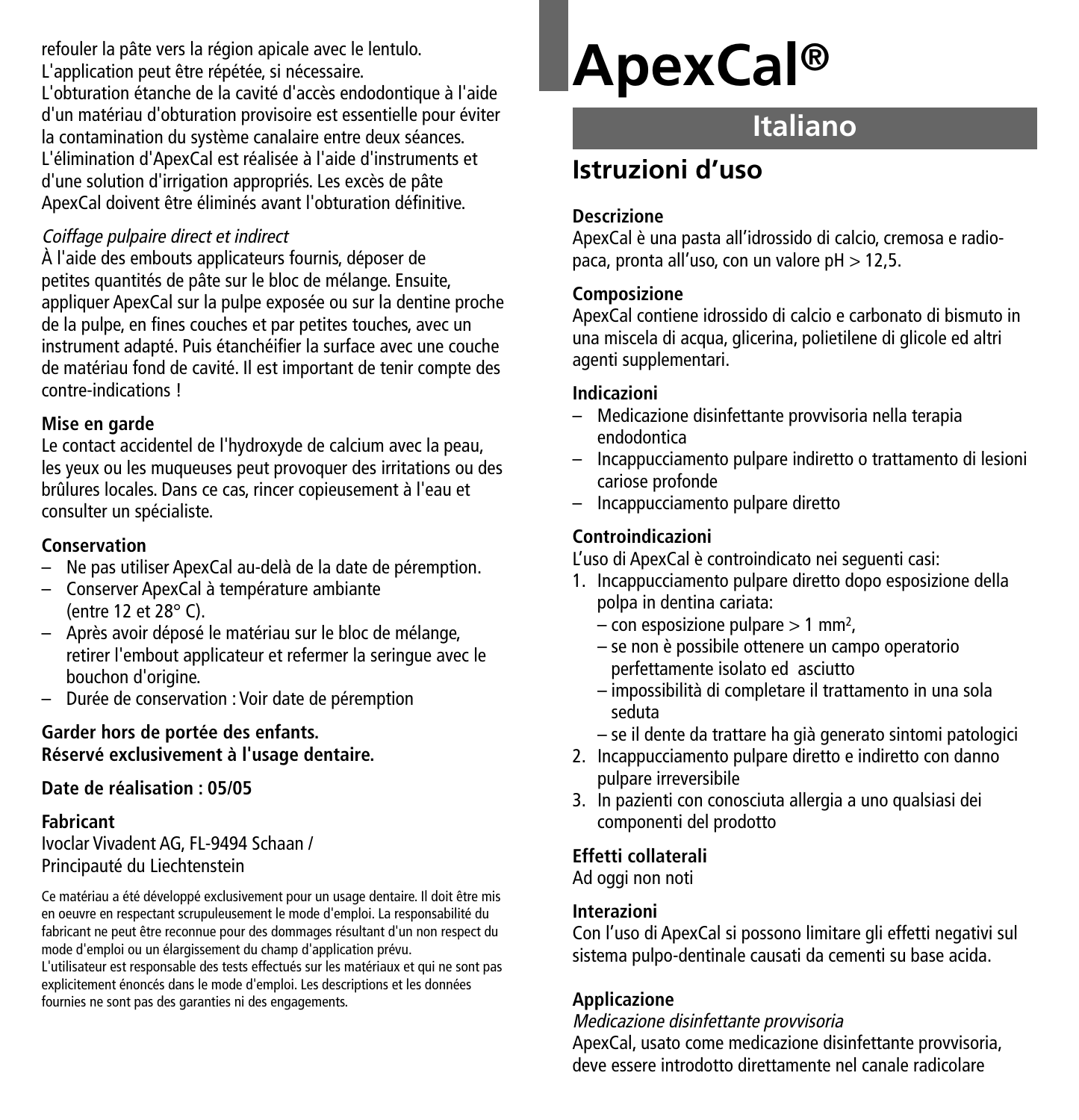preparato e asciutto avvalendosi delle cannule d'applicazione fornite o di un lentulo, per poi essere distribuito con un lentulo verso apicale. Se necessario ripetere l'applicazione. E' fondamentale assicurare una sigillatura provvisoria ermetica della cavità d'accesso, al fine di prevenire qualsiasi possibile contaminazione del sistema endocanalare nell'intervallo tra le due sedute.

La rimozione di ApexCal avviene mediante strumentario idoneo associato ad una soluzione irrigante. La pasta ApexCal deve essere rimossa completamente prima dell'otturazione canalare definitiva.

#### Incappucciamento pulpare diretto <sup>e</sup> indiretto

Avvalendosi delle cannule d'applicazione fornite, estrudere piccole quantità di pasta sul blocchetto d'impasto e distribuirle con uno strumento idoneo sulla polpa esposta o sulla dentina in prossimità pulpare in sottili strati e in modo puntiforme. A questo punto la superficie deve essere sigillata accuratamente con un liner o un sottofondo idoneo. Osservare le controindicazioni!

#### **Avvertenze**

Un contatto dell' idrossido di calcio con cute, mucose ed occhi può causare irritazione e cauterizzazione alle parti. In caso di contatto accidentale, risciacquare abbondantemente ed accuratamente con acqua e consultare un medico.

#### **Conservazione**

- Non utilizzare ApexCal dopo la data di scadenza indicata.
- Conservare ApexCal a temperatura ambiente (12–28°C).
- Completata l'applicazione di ApexCal, rimuovere la cannula e richiudere la siringa con il suo cappuccio originale.
- Stabilità del prodotto: vedere data di scadenza indicata

#### **Ad esclusivo uso odontoiatrico! Tenere il prodotto fuori della portata dei bambini!**

#### **Realizzazione delle istruzioni d'uso: 05/05**

#### **Produttore**

Ivoclar Vivadent AG, FL-9494 Schaan/Liechtenstein

Questo prodotto è stato sviluppato unicamente per un utilizzo in campo odontoiatrico. Il suo impiego deve avvenire attenendosi esclusivamente alle relative istruzioni d'uso. Il produttore non si assume alcuna responsabilità per danni risultanti dalla mancata osservanza delle istruzioni d'uso o da utilizzi diversi dal campo d'applicazione previsto per questo prodotto. Gli utilizzatori sono responsabili della sperimentazione del materiale in campi d'utilizzo non esplicitamente indicati nelle istruzioni d'uso. Le descrizioni e i dati non costituiscono alcuna garanzia delle proprietà dei prodotti e non sono vincolanti.

# **ApexCal®**

# **Español**

# **Instrucciones de uso**

#### **Descripción**

ApexCal es una pasta de hidróxido de calcio, lista para usar, radiopaca y cremosa con un pH por encima de 12,5.

#### **Composición**

ApexCal contiene hidróxido de calcio y carbonato de bismuto en una mezcla de agua, glicerina, polietilenglicol y otros agentes suplementarios.

# **Indicaciones**

- Obturación de base desinfectante temporal, aplicada durante la terapia endodóntica
- Obturación de pulpa indirecta o tratamiento de profundas lesiones cariosas
- Recubrimiento pulpar directo

# **Contraindicaciones**

- 1. Recubrimiento pulpar directo después de la exposición de pulpa en dentina cariosa, si:
	- la zona expuesta es mayor de 1 mm2,
	- no se pueda establecer un aislamiento perfecto
	- el tratamiento del diente no se pueda completar en una sola sesión
	- el diente afectado está causando molestias
- 2. Recubrimiento pulpar directo e indirecto si el daño pulpar es irreversible
- 3. ApexCal no se deberá utilizar en pacientes con alergia conocida a cualquiera de los componentes mencionados.

# **Efectos secundarios**

No se conocen hasta la fecha

#### **Interacciones**

ApexCal puede reducir el efecto de detrimento que se ejerce sobre el complejo pulpa-dentina por los cementos mezclados con acidos.

# **Aplicación**

Obturación desinfectante provisional

Si ApexCal se utiliza como obturación desinfectante temporal, se aplica directamente en el conducto radicular ya preparado y seco con la punta de aplicación adjunta o un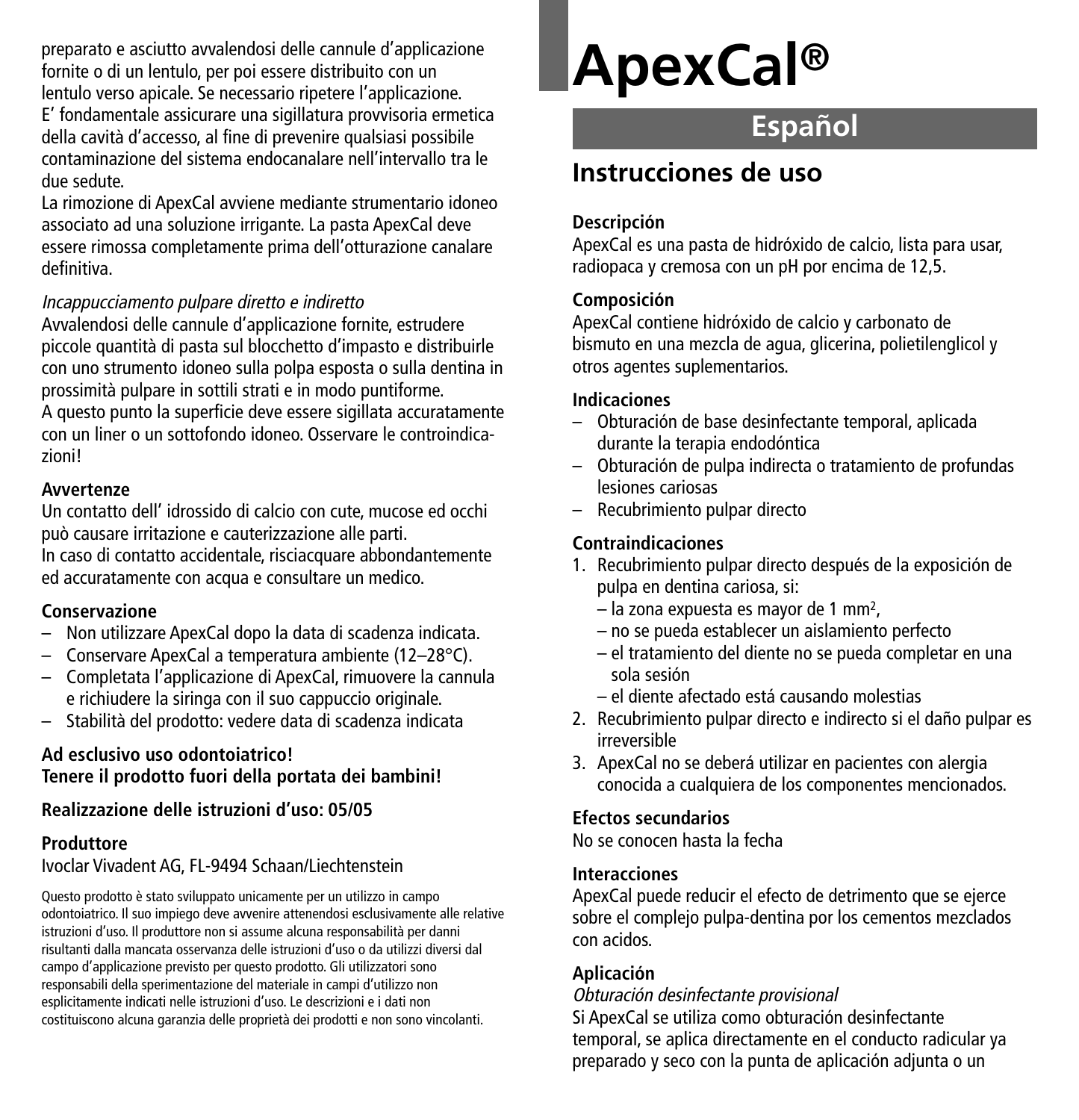lentulo y seguidamente se rota en el conducto hasta la región apical con el propio lentulo. Si fuera necesario, se repite la aplicación. Cuando se utiliza un material de obturación temporal, es imprescindible lograr un sellado estanco de la cavidad endodóntica, con el fin de evitar la contaminación del sistema del conducto radicular que no debe producirse entre visitas. La eliminación de ApexCal se realiza con una solución de irrigación apropiada e instrumental. La pasta ApexCal se debe eliminar antes de la obturación final.

#### Obturación pulpar directa <sup>e</sup> indirecta

Con la ayuda de las puntas de aplicación adjuntas, se dispensan pequeñas cantidades sobre el bloc de mezcla.

A continuación se aplica ApexCal sobre la pulpa expuesta o dentina próxima a pulpa en finas capas y pequeñas placas, utilizando un instrumento apropiado. Seguidamente, la superficie se sella con una capa de material lining cavitario. Es importante tener en cuenta las contraindicaciones.

#### **Avisos**

El contacto de hidróxido de calcio con la piel, ojos y membranas mucosas pueden causar irritación local y escuece. Si hubiera contacto accidental, lavar con abundante cantidad de agua y consultar a un facultativo.

#### **Almacenamiento**

- No utilizar ApexCal una vez caducado
- ApexCal debe almacenarse a temperatura ambiente (12–28°C / 54–83ºF)
- Una vez dispensado el material, eliminar la punta de aplicación de la jeringa y reponer el tapón original
- Caducidad: ver fecha de caducidad

#### **Mantener fuera del alcance de los niños. Sólo para uso odontológico**

# **Fecha de las instrucciones de uso: 05/05**

#### **Fabricante**

Ivoclar Vivadent AG, FL-9494 Schaan / Principado de Liechtenstein

Este material ha sido desarrollado para su aplicación en el campo dental y debe utilizarse según las Instrucciones de uso. El fabricante no se hace responsable de los daños que puedan producirse por su aplicación en otros campos o por una utilización inadecuada. Además, el usuario está obligado a controlar la idoneidad y campos de aplicación, antes de su utilización, especialmente si éstos no se especifican en las Instrucciones de uso.

# **ApexCal®**

# **Português**

# **Instruções de Uso**

#### **Descrição**

ApexCal é uma pasta de hidróxido de cálcio cremosa, radiopaca, pronta para o uso e com pH acima de 12,5.

#### **Composição**

ApexCal contém hidróxido de cálcio e carbonato de bismuto em uma mistura de água, glicerina, glicol de polietileno e outros agentes suplementares.

#### **Indicação**

- Curativo desinfetante temporário, aplicado durante a terapia endodôntica.
- Capeamento pulpar indireto ou controle das lesões em cáries profundas.
- Capeamento pulpar direto.

# **Contra-indicação**

- 1. Capeamento pulpar direto, após exposição da polpa na dentina cariada, quando:
	- a área de exposição for maior que 1 mm2,
	- um campo totalmente seco não puder ser estabelecido,
	- o tratamento do dente não puder ser completado em uma única consulta,
	- o dente considerado já estiver causando desconforto.
- 2. Capeamentos pulpares diretos e indiretos quando os danos pulpares forem irreversíveis.
- 3. ApexCal não deve ser usado em pacientes com alergia comprovada a qualquer um dos seus ingredientes.

#### **Efeitos colaterais**

Até esta data, não há nenhum efeito colateral conhecido.

#### **Interações**

ApexCal pode reduzir o efeito prejudicial exercido sobre o complexo dentino-pulpar por cimentos misturados com ácidos.

# **Aplicação**

# Curativo desinfetante temporário

Para ser utilizado como um curativo desinfetante temporário, ApexCal deve ser introduzido diretamente no conduto radicular preparado e seco, com a ponta de aplicação fornecida ou com lentulo espiral. E deve ser levado até a região apical à custa do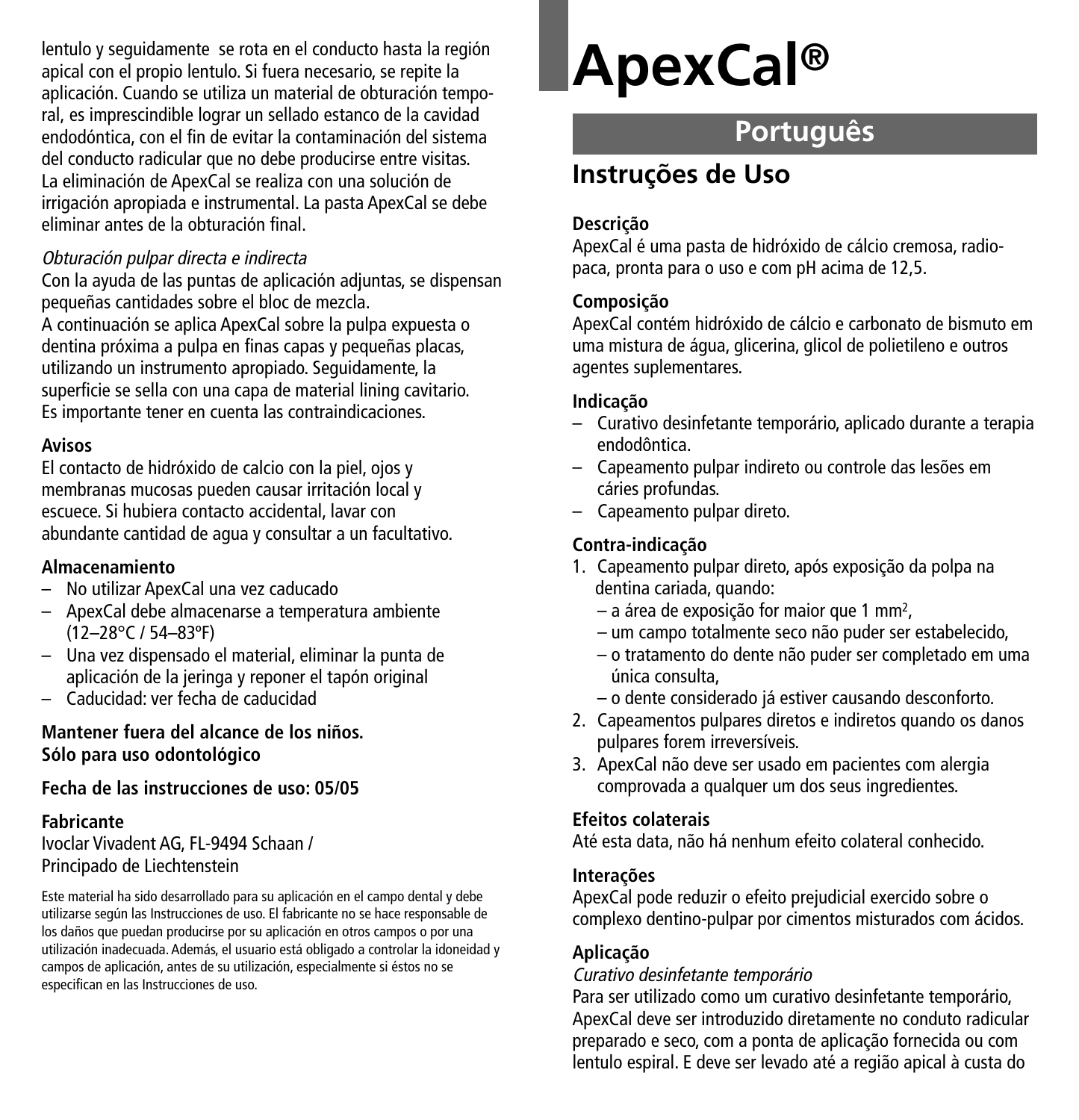movimento rotatório do lentulo. Se for necessário, a aplicação pode ser repetida. A cavidade endodôntica deve ser totalmente selada com um material provisório de restauração, para evitar a contaminação dos condutos radiculares, que pode ocorrer entre as consultas clínicas.

A remoção do ApexCal deve ser realizada por intermédio de instrumentação e adequada solução de irrigação. O ApexCal tem de ser removido antes da restauração final.

#### Capeamentos pulpares direto <sup>e</sup> indireto

Com a ajuda das pontas de aplicação fornecidas, pequenas quantidades de pasta podem ser dispensadas sobre o bloco de manipulação. A seguir, com um adequado instrumento, ApexCal pode ser aplicado sobre a polpa exposta ou sobre a dentina próxima da polpa, em forma de finas camadas e de pequenos pedaços. Em seguida, a superfície deverá ser recoberta com uma camada de um material para base de cavidade ("liner"). É muito importante observar todas as contra-indicações !

#### **Advertências**

O contato do hidróxido de cálcio com a pele, a mucosa e os olhos pode causar irritação local e queimaduras. Se ocorrer um contato acidental, lavar com abundante quantidade de água e consultar o médico.

#### **Armazenagem**

- Não usar ApexCal com prazo de validade vencido.
- ApexCal deve ser armazenado na temperatura ambiente (12–28ºC / 54–83ºF).
- Após dispensar o material, retirar a ponta de aplicação da seringa e fechar com a tampa original.
- Vida útil: ver data de validade.

#### **Manter fora do alcance das crianças. Somente para uso odontológico.**

# **Data de elaboração destas Instruções de Uso: 05/05.**

# **Fabricante:**

Ivoclar Vivadent AG, FL-9494 Schaan / Liechtenstein.

Este material foi fabricado somente para uso dental e deve ser manipulado de acordo com as Instruções de Uso. O fabricante não é responsável pelos danos causados por outros usos ou por manipulação incorreta. Além disto, o usuário está obrigado a comprovar, antes do emprego e sob sua responsabilidade, se este material é compatível com a utilização desejada, principalmente quando esta utilização não está indicada nas Instruções de Uso. Descrições e dados não constituem nenhum tipo de garantia e, por isto, não possuem qualquer vinculação.

# **ApexCal®**

# **Svenska**

# **Bruksanvisning**

### **Beskrivning**

ApexCal är en krämig, radiopak, kalciumhydroxid pasta, den har ett pH på över 12.5 och är klar för användning.

### **Innehåll**

ApexCal innehåller kalciumhydroxid och vismutkarbonat blandat med vatten, glycerin, polyethylen glykol och andra tillsatser.

### **Indikation**

- Temporär desinfektionspasta som appliceras vid endodontisk terapi
- Indirekt pulpaöverkappning eller behandling av djupa karieslesioner
- Direkt pulpaöverkappning

# **Kontraindikation**

- 1. Direkt pulpaöverkappning i de fall där pulpan är exponerad i kariöst dentin, om:
	- ytan som exponerats är större än 1 mm2,
	- man inte kan skapa ett helt torrt arbetsfält,
	- behandlingen av tanden inte kan slutföras vid samma behandlingstillfälle,
	- tanden som skall behandlas redan orsakar obehag.
- 2. Direkt eller indirekt pulpaöverkappning om skadan på pulpan är irreversibel.
- 3. ApexCal ska inte användas om patienten har känd allergi mot någon av beståndsdelarna i materialet.

# **Sidoeffekter**

Det finns inga kända sidoeffekter till dags dato.

# **Interaktioner**

ApexCal kan reducera den skadliga effekten som utvecklas på pulpa/dentin komplexet om cementet som används blandas med syror.

# **Applikation**

#### Temporär desinficerande pasta

Om ApexCal används som desinficerande pasta, förs den ner direkt i den preparerade och torra rotkanalen med bifogad applikationsspets eller med en lentulonål. Därefter slungas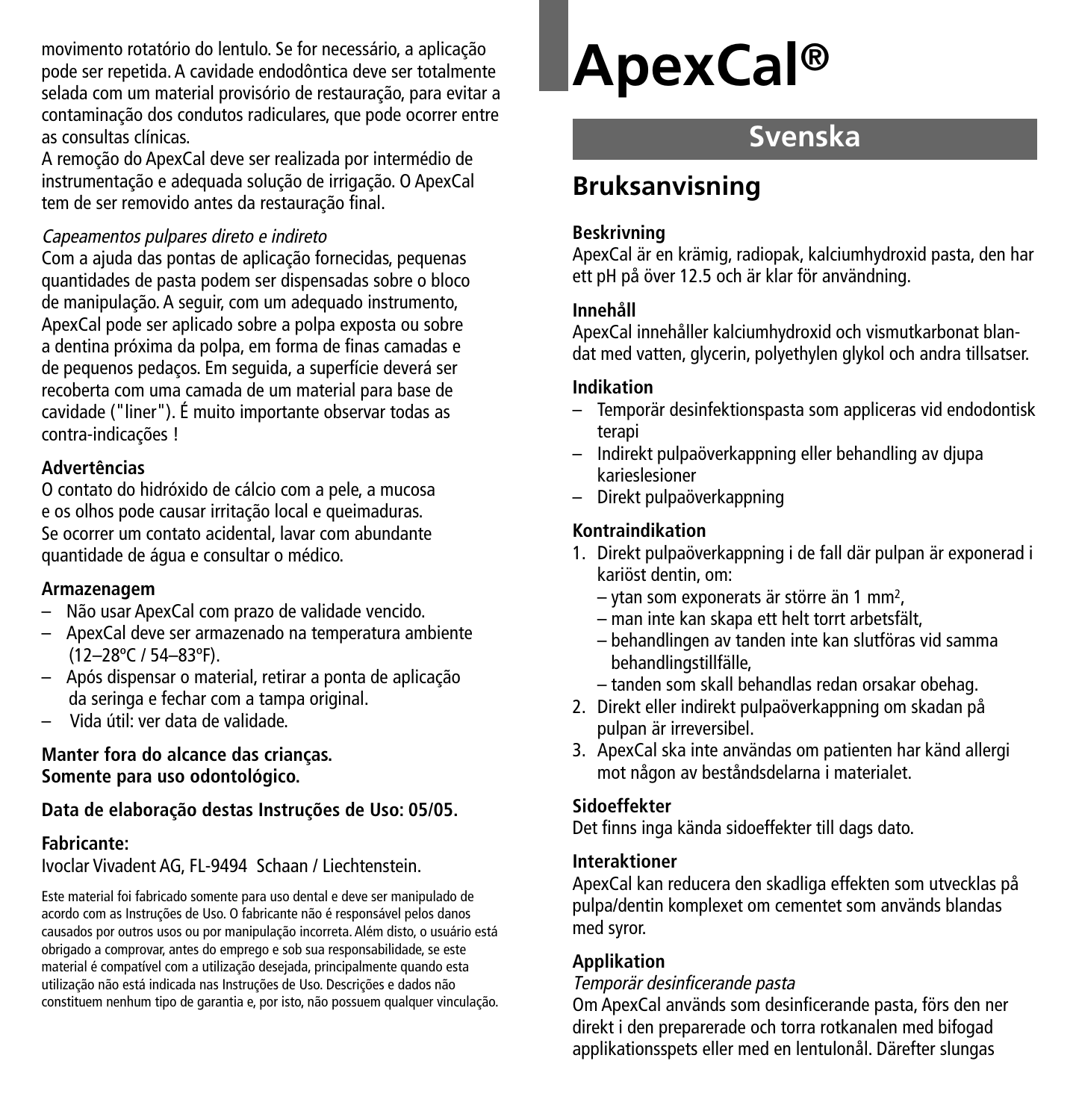materialet upp till den apikala regionen. Vid behov kan proceduren upprepas. När temporära fyllningsmaterial används är det nödvändigt att tätt försluta cavumområdet, för att förhindra kontamination av rotkanalen, mellan de olika behandlingstillfällena. Avlägsna ApexCal med en lämplig spollösning samt instrument. ApexCal pastan skall avlägsnas innan slutgiltig försegling.

#### Direkt och indirekt pulpaöverkappning

Med hjälp av den medföljande applikationsspetsen kan små mängder pasta tryckas ut på blandningsblocket. ApexCal kan sedan appliceras i tunna skikt på mindre områden av exponerad pulpa eller dentin nära pulpan. Använd ett passande instrument. Därefter täcks ytan med ett skikt av en liner. Det är viktigt att observera kontraindikationer.

#### **Varning**

Om kalciumhydroxid kommer i kontakt med hud, ögon eller slemhinna kan en lokal irritation eller brännande känsla uppstå. Skulle kontakt uppstå av misstag, skölj med rikliga mängder vatten och sök medicinsk hjälp.

# **Förvaring**

- ApexCal ska inte användas efter utgångsdatum.
- ApexCal ska förvaras i rumstemperatur (12–28°C/54–83°F).
- När materialet tryckts ut, avlägsna applikationsspetsen från sprutan och förslut sprutan med originalhatten.
- Hållbarhetstid: Se utgångsdatum.

#### **Förvaras oåtkomligt för barn! Endast för dentalt bruk!**

#### **Bruksanvisningen framställd: 05/05**

#### **Tillverkare** Ivoclar Vivadent AG, FL-9494 Schaan/

Principality of Liechtenstein

Detta material har utvecklats speciellt för dentalt bruk. Bearbetningen skall noga följa de givna instruktionerna. Tillverkaren påtager sig inget ansvar för skador som uppkommer genom oaktsamhet i materialbehandlingen, underlåtande att följa givna föreskrifter eller användning utöver de fastställda indikationsområdena. Användaren är ansvarig för kontrollen av materialets lämplighet för annat ändamål än vad som finns direkt uttryckt i instruktionerna.

# **ApexCal®**

# **Dansk**

# **Brugsanvisning**

#### **Beskrivelse**

ApexCal er en cremet, radiopak, brugsklar calciumhydroxidpasta med en pH-værdi på > 12,5.

#### **Indhold**

ApexCal indeholder calciumhydroxid og bismutcarbonat i en blanding af vand, glycerin, polyethylenglykol og andre hjælpestoffer.

### **Indikation**

- Desinficerende mellemseanceindlæg i forbindelse med rodkanalbehandling.
- Indirekte pulpaoverkapning eller trinvis ekskavering.
- Direkte pulpaoverkapning

# **Kontraindikation**

- Direkte pulpaoverkapning ved perforation i karieret dentin, perforationer > 1 mm2, når absolut tørlægning ikke kan tilsikres, når der ikke kan fremstilles permanent restaurering i samme seance eller hvis den pågældende tand har været symptomgivende.
- Direkte og indirekte pulpaoverkapning ved irreversible pulpitter.
- ApexCal må ikke anvendes ved erkendt allergi mod stoffer som fremgår af indholdslisten.

# **Bivirkninger**

Ingen kendte

# **Vekselvirkninger**

ApexCal kan reducere de negative effekter på pulpa-dentinorganet forårsaget af cementer blandet med syre.

#### **Anvendelse**

#### Desinficerende mellemseanceindlæg

Som desinficerende mellemseanceindlæg appliceres ApexCal ved hjælp af den vedlagte applikationskanyle eller med en Lentulo rodspiral direkte i den præparerede og tørrede kanal og derefter transporteret apikalt med en rodspiral. Om nødvendigt kan proceduren gentages. En tætsluttende provisorisk fyldning af åbningskaviteten er essentiel for at undgå kontamination af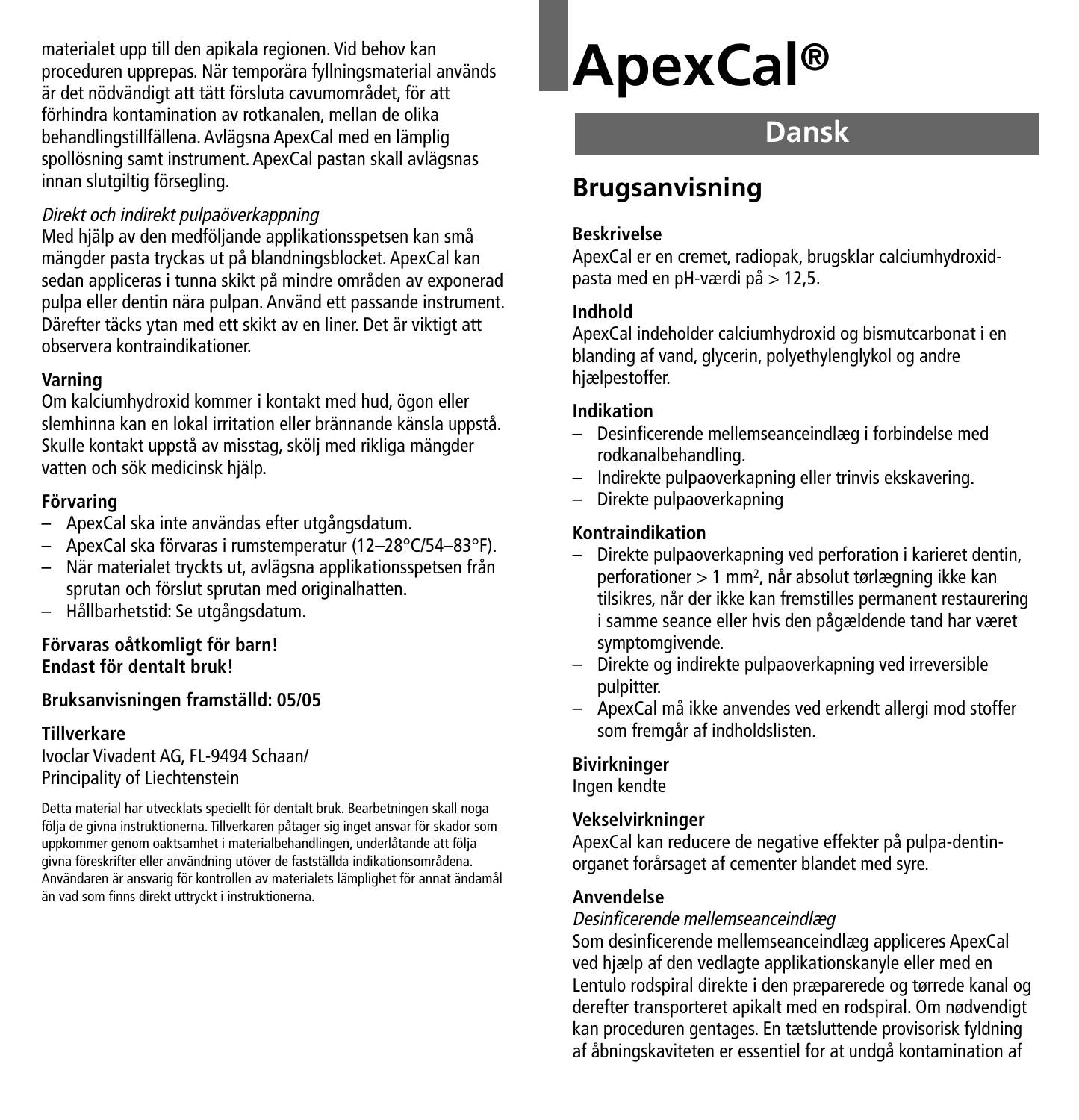rodkanalsystemet mellem to seancer. Fjernelsen af ApexCal pastaen foregår instrumentelt i kombination med et egnet skyllemiddel. Før den endelige rodfyldning skal ApexCal pastaen fjernes.

# Direkte og indirekte pulpaoverkapning

Ved hjælp af den vedlagte applikationskanyle placeres en lille mængde pasta på en udrøringsblok og appliceres derfra med et instrument på den eksponerede pulpa eller den pulpanære dentin i et tyndt lag og i et lille område. Derefter laves en tæt dækfyldning med et bunddækningsmateriale. Bemærk kontraindikationer!

# **Advarsel**

Calciumhydroxid kan virke lokalirriterende og give ætsninger på hud, øjne og slimhinder. Ved utilsigtet kontakt skylles grundigt med vand og i givet fald søges læge.

# **Opbevaring:**

- ApexCal må ikke anvendes efter udløb af holdbarhedsdatoen.
- Opbevares ved stuetemperatur (12–28 °C).
- Efter brug fjernes applikationskanylen og sprøjten lukkes igen med den originale hætte.
- Holdbarhed: se udløbsdato.

# **Opbevares utilgængeligt for børn! Kun til dentalt brug!**

# **Brugsanvisningen er fremstillet: 05/05**

# **Producent:**

Ivoclar Vivadent AG, FL-9494 Schaan / Liechtenstein

Produktet er udviklet til dentalt brug og må kun benyttes som beskrevet i brugsanvisningen. Skader som skyldes forkert brug eller anvendelse påtager producenten sig intet ansvar for. Derudover er brugeren af produktet forpligtet til på eget ansvar at sikre sig at produktet er egnet til en given anvendelse, navnlig hvis anvendelsen ikke er anført i brugsanvisningen.

# **ApexCal®**

# **Suomi**

# **Käyttöohjeet**

### **Kuvaus**

ApexCal on kermamainen, radiopaakki, käyttövalmis kalsiumhydroksidipasta, jonka pH on yli 12.5.

### **Koostumus**

ApexCal sisältää kalsiumhydroksidia ja vismuttikarbonaattia vedestä glyseriinistä, polyetyleeniglykolista ja muista lisäaineista koostuvassa seoksessa.

### **Indikaatiot**

- Väliaikainen desinfioiva pasta käytettäväksi juurihoidon aikana
- Epäsuora pulpan kattaminen tai syvien kariesleesioiden hoito
- Suora pulpan kattaminen

# **Kontraindikaatio**

- 1. Suora pulpan kattaminen, kun pulpa on paljastettu karioottisesta dentiinistä, jos:
	- paljastunut alue on suurempi kuin 1 mm2
	- täysin kuiva työskentelyalue ei ole mahdollinen
	- hampaan hoitoa ei saada valmiiksi yhden istunnon aikana
	- hoidettava hammas on jo oireileva
- 2. Suora ja epäsuora pulpan kattaminen, jos pulpan vaurio on palautumaton
- 3. Apex Cal:ia ei tule käyttää potilailla, joiden tiedetään olevan allergisia jollekin yllä luetelluista ainesosista.

# **Sivuvaikutukset**

Sivuvaikutuksia ei toistaiseksi tunneta.

# **Yhteisvaikutukset**

ApexCal saattaa vähentää happosekoitteisten sementtien pulpa-dentiinialueelle kohdistuvaa vahingollista vaikutusta.

# **Käyttö**

#### Väliaikainen desinfioiva käyttö

Jos ApexCal:ia käytetään väliaikaiseen desinfiointiin, se annostellaan suoraan preparoituun ja kuivattuun juurikanavaan mukana toimitettavalla annostelukärjellä tai käyttäen lentuloa, minkä jälkeen se viedään kiertävin liikkein kanavaan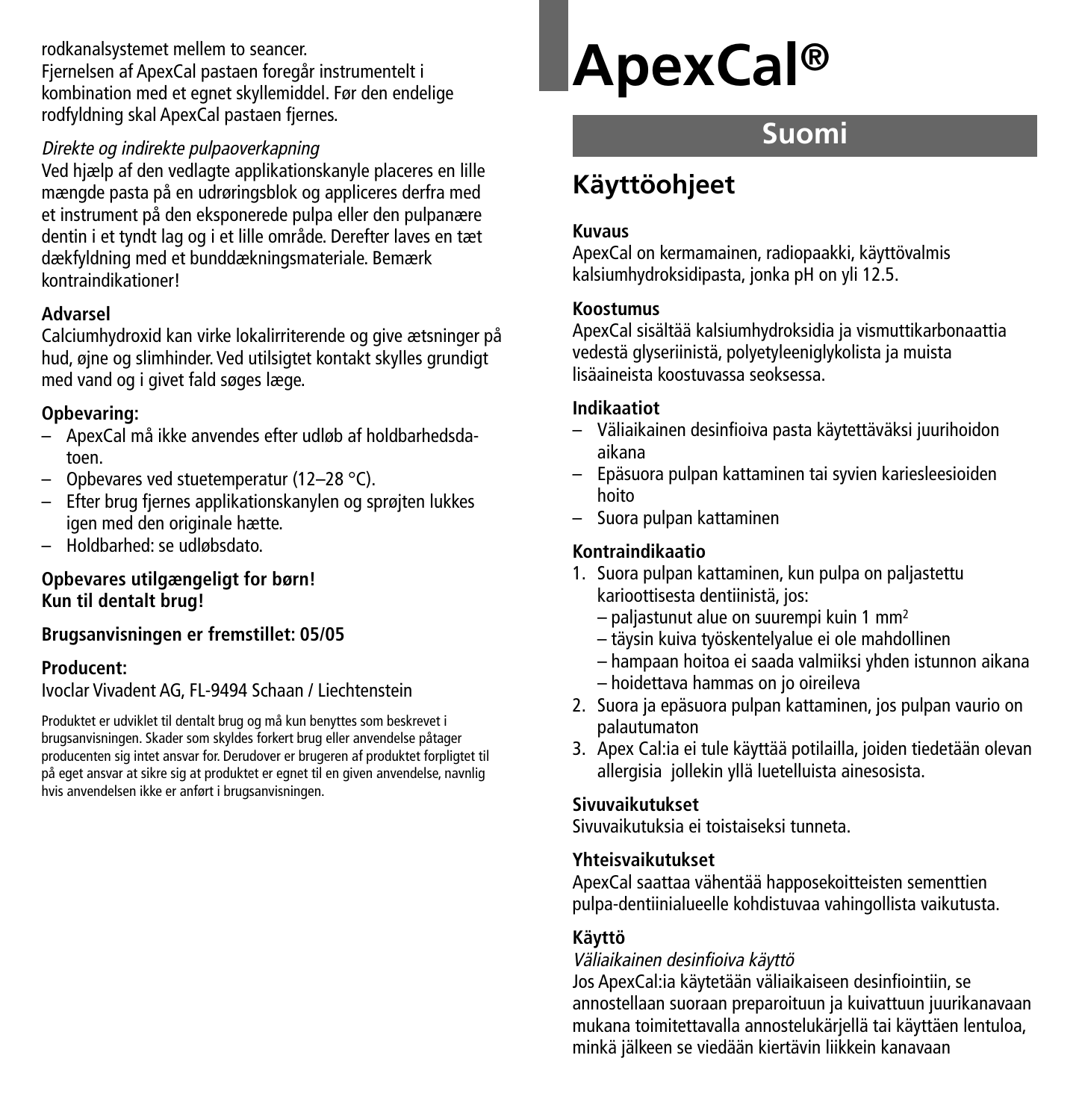apikaalialueelle lentulon avulla. Annostelu voidaan suorittaa tarvittaessa uudelleen. On olennaisen tärkeää sulkea juurikaviteetti tiiviisti väliaikaisella täytemateriaalilla, jotta vältetään juurikanavien kontaminoituminen, mikä saattaa tapahtua käyntikertojen välillä.

ApexCal poistetaan sopivalla huuhteluliuoksella ja käyttäen toimenpiteeseen soveltuvia instrumentteja. ApexCal pasta tulee poistaa ennen juurikanavan lopullista sulkemista.

### **Suora ja epäsuora pulpan kattaminen**

Pieniä pastamääriä annostellaan sekoituslehtiölle mukana toimitettavilla annostelukärjillä. Tämän jälkeen ApexCal annostellaan paljastetulle pulpalle tai pulpan läheisyydessä olevalle dentiinille ohuina kerroksina ja pieninä täplinä käyttäen sopivaa instrumenttia. Lopuksi pinta suljetaan kerroksella liner-materiaalia. On tärkeää huomioida kontraindikaatiot!

#### **Varoituksia**

Kalsiumhydroksidin iho-, silmä- ja limakalvokontaktit saattavat aiheuttaa paikallista ärsytystä ja palohaavoja. Jos ei-toivottu kontakti pääsee vahingossa sattumaan, huuhtele runsaalla määrällä vettä ja hakeudu lääkärin hoitoon.

# **Säilytys**

- Älä käytä ApexCal:ia viimeisen käyttöpäivän jälkeen.
- ApexCal on säilytettävä huoneen lämpötilassa (12–28°C / 54–83°F).
- Kun materiaalia on pursotettu, poista annostelukärki ruiskusta ja sulje ruisku alkuperäisellä korkilla.
- Käyttöikä: katso erääntymispäiväystä

#### **Säilytä materiaali lasten ulottumattomissa! Vain hammaslääketieteelliseen käyttöön!**

# **Tiedot päivitetty: 05/05**

# **Valmistaja**

Ivoclar Vivadent AG, FL-9494 Schaan / Liechtenstein

Tämä materiaali on tarkoitettu ainoastaan hammaslääketieteelliseen käyttöön. Tuotetta tulee käsitellä tarkasti käyttöohjeita noudattaen. Valmistaja ei vastaa vahingoista, jotka johtuvat siitä, että käyttöohjeita tai ohjeiden mukaista soveltamisalaa ei noudateta. Tuotteen soveltuvuuden testaaminen muuhun kuin ohjeissa mainittuun tarkoitukseen on käyttäjän vastuulla. Kuvaukset ja tiedot eivät takaa ominaisuuksia eivätkä ole sitovia.

# **ApexCal®**

# **Norsk**

# **Bruksanvisning**

### **Beskrivelse**

ApexCal er en kremaktig kalsiumhydroksidpasta med røntgenkontrast og med en pH-verdi på >12,5, som er ferdig til bruk.

### **Sammensetning**

ApexCal inneholder kalsiumhydroksid og vismutkarbonat i en blanding av vann, glyserol, polyetylenglykol og andre hielpestoffer.

### **Indikasjon**

- Provisoriske desinfiserende innlegg i forbindelse med rotkanalbehandling
- Indirekte tildekking eller dype karieslesjoner
- Direkte tildekking av pulpa

# **Kontraindikasjon**

- Direkte tildekking etter pulpaåpning i kariøst dentin, fra pulpaåpninger > 1 mm2, når det ikke kan sikres absolutt tørrlegging, når det ikke kan utføres endelig restaurering av tannen i samme behandlingstime eller når den aktuelle tannen allerede har forårsaket problemer.
- Direkte og indirekte tildekking av pulpa om skaden på pulpa er irreversibel
- Dersom det foreligger en allergi mot stoffer som finnes i sammensetningen, skal ApexCal ikke brukes.

# **Bivirkninger**

Bivirkninger er ikke kjent.

# **Interaksjoner**

ApexCal kan redusere de uheldige virkningene på pulpa/ dentin-systemet av sementer som er blandet med syre.

# **Bruk**

#### Provisoriske desinfiserende innlegg

Som provisorisk desinfiserende innleggsfylling legges ApexCal rett inn i den klargjorte, tørkede kanalen ved hjelp av de vedlagte appliseringskanylene eller med en lentulonål, og deretter bringes den mot apikal med lentulonålen. Om nødvendig kan bruken gjentas. Det er essensielt med en tett, provisorisk lukking av cavum-området for å forhindre en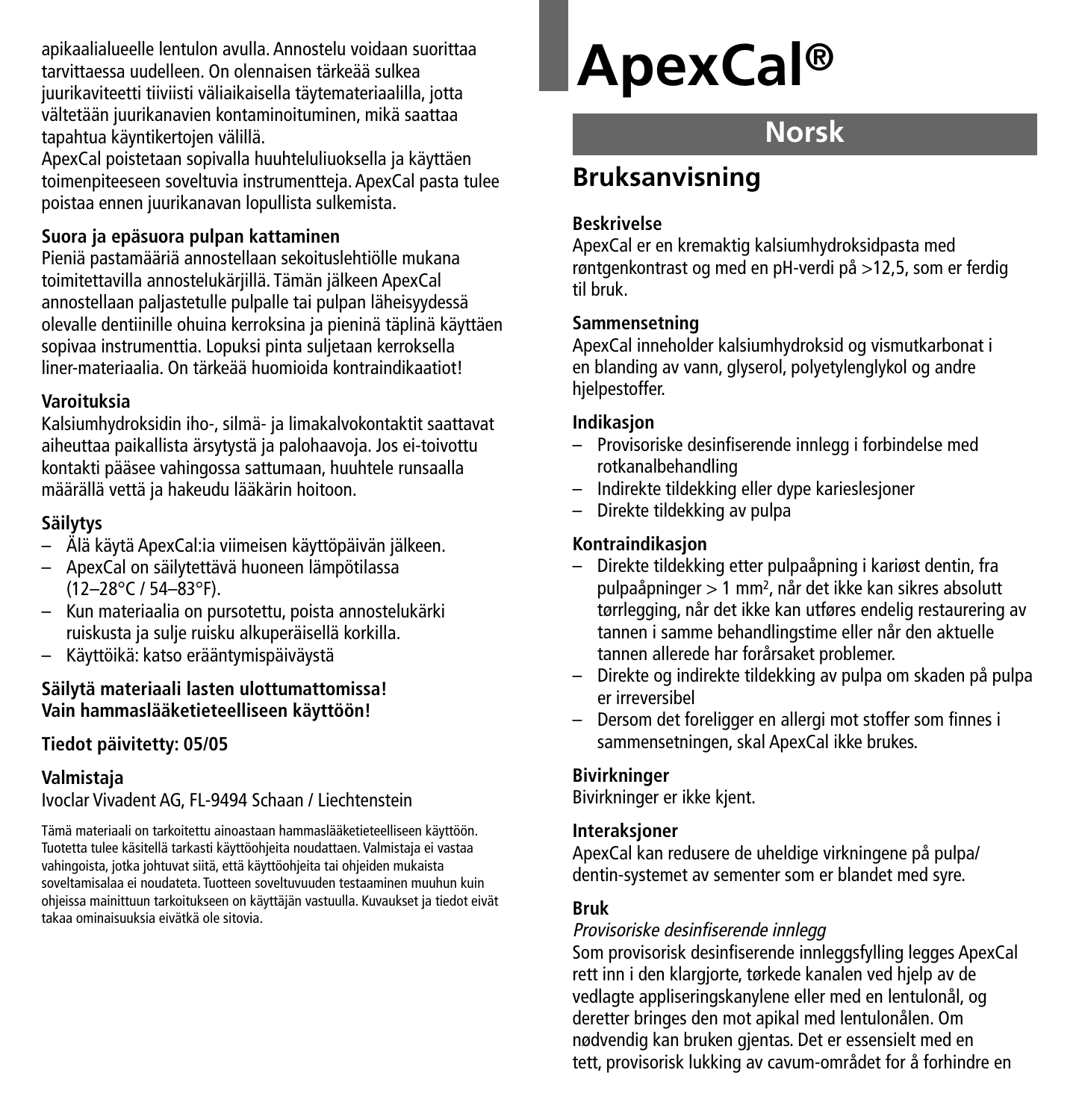kontaminering av rotkanalsystemet mellom to behandlingstimer. ApexCal-pastaen fjernes instrumentelt i kombinasjon med en egnet spyleløsning. ApexCal-pastaen må fjernes før den endelige rotfyllingen.

### Direkte og indirekte pulpatildekking

Ved hjelp av de vedlagte appliseringskanylene legges små mengder pasta på en blandeblokk og derfra appliseres den i tynne sjikt og på små flater på den åpne/frilagte pulpaen evt. på det pulpanære dentinet ved hjelp av et instrument. Deretter dekkes det til tett med et foringsmateriale. Vær oppmerksom på kontraindikasjonene!

# **Advarsler**

Kalsiumhydroksid kan lokalt irritere hud, øyne og slimhinner. Får man stoffet på huden eller i øynene, skyll straks med store mengder vann og kontakt eventuelt lege

# **Lagrings- og oppbevaringsinstruks**

- ApexCal skal ikke brukes etter at holdbarhetstiden er utløpt.
- ApexCal skal oppbevares i romtemperatur (12–28° C).
- Etter bruk skal appliseringskanylen fjernes fra sprøyten, og sprøyten skal lukkes med originallokket igjen!
- Holdbarhet: se holdbarhetsdato

# **Oppbevares utilgjengelig for barn! Bare til odontologisk bruk!**

# **Bruksanvisningen er utarbeidet: 05/05**

# **Produsent**

Ivoclar Vivadent AG, FL-9494 Schaan/Liechtenstein

Produktet er utviklet til bruk på det odontologiske området og må brukes i henhold til bruksanvisningen. Produsenten påtar seg intet ansvar for skader som oppstår på grunn av annen bruk eller ufagmessig bearbeiding. I tillegg er brukeren forpliktet til på forhånd og på eget ansvar å undersøke om produktet egner seg og kan brukes til de tiltenkte formål, særlig dersom disse formålene ikke er oppført i bruksanvisningen.

# **ApexCal®**

# **Nederlands**

# **Productinformatie**

# **Omschrijving**

ApexCal ist een crème-achtige, röntgenzichtbare, gebruiksklare calciumhydroxidepasta met een pH-waarde van >12,5.

# **Samenstelling**

ApexCal bevat calciumhydroxide en bismutcarbonaat in een mengsel van water, glycerinepolyethyleenglycol en andere hulpstoffen.

# **Indicaties**

- Tijdelijke desinfecterende vulling voor wortelkanaalbehandelingen
- Indirecte overkapping resp. cariës profunda-behandeling (cp-behandeling)
- Directe overkapping van de pulpa

# **Contra-indicaties**

- Directe overkapping na opening van de pulpa in de carieuze dentine, bij pulpa-openingen die meer dan 1 mm2 groot zijn, als volledige drooglegging niet kan worden gegarandeerd, als de definitieve vulling niet tijdens dezelfde behandeling kan worden aangebracht of als de betreffende tand al tot klachten heeft geleid.
- Directe en indirecte overkapping van de irreversibel aangetaste pulpa
- Bij patiënten van wie bekend is dat ze allergisch zijn voor een van de bestanddelen van ApexCal moet van de toepassing van het product worden afgezien.

# **Bijwerkingen**

Er zijn geen bijwerkingen bekend.

# **Interacties**

ApexCal kan de nadelige effecten van met zuur aangemengde cementen op het pulpa-/dentinesysteem beperken.

# **Toepassing**

# Tijdelijke desinfecterende vulling

De tijdelijke desinfecterende vulling ApexCal wordt met behulp van de meegeleverde applicatiecanules of met een lentulospiraal direct in het geprepareerde, gedroogde kanaal aangebracht en vervolgens met de lentulospiraal naar apicaal uitgebreid. Indien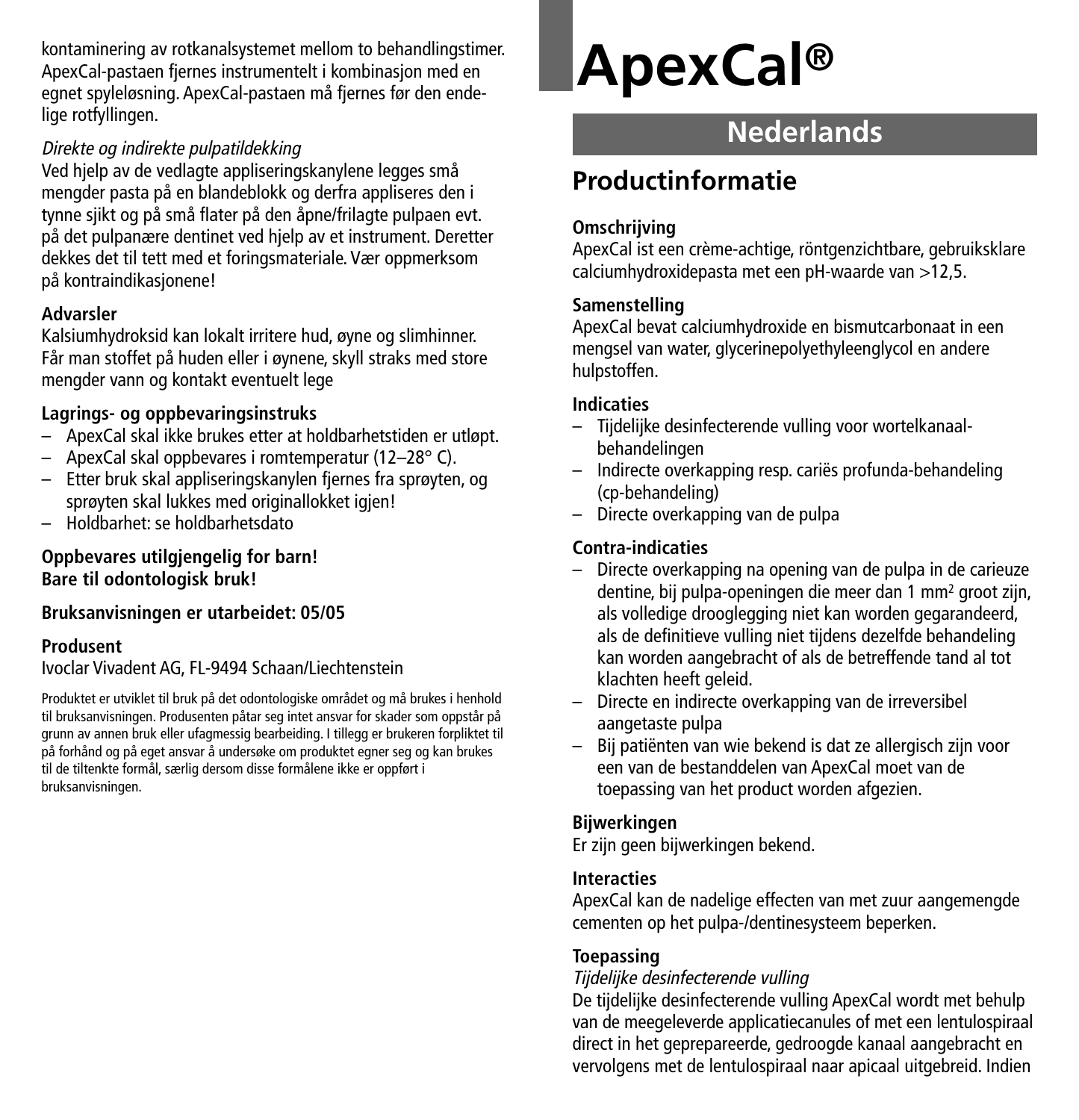nodig kan deze handeling worden herhaald. Een dichte, tijdelijke afsluiting van de trepanatieopening is absoluut noodzakelijk om een contaminatie van het wortelkanaalsysteem tussen twee behandelingen te voorkomen.

De ApexCal-pasta moet vóór de definitieve wortelvulling instrumenteel en in combinatie met een geschikt spoelmiddel worden verwijderd.

### Directe en indirecte pulpaoverkapping

Met de meegeleverde applicatiecanules worden kleine hoeveelheden pasta op een mengblok aangebracht en vandaaruit met een instrument in dunne lagen en kleine oppervlakken op de geopende / vrijgelegde pulpa resp. de dentine in de buurt van de pulpa worden aangebracht. Daarna wordt de opening met een onderlaagmateriaal dicht afgedekt. Let op de contra-indicaties!

### **Waarschuwingen**

Calciumhydroxide kan plaatselijk een irriterend en etsend effect op de huid, ogen en slijmvliezen hebben. Bij aanraking met ruime hoeveelheid water spoelen en eventueel een arts raadplegen.

# **Speciale voorzorgsmaatregelen bij opslag en transport**

- ApexCal mag na de vervaldatum niet meer worden gebruikt.
- ApexCal moet bij kamertemperatuur (12–28°C) worden bewaard.
- Verwijder de applicatiecanule na het gebruik van de spuit en sluit de spuit weer af met de originele sluiting!
- Houdbaarheid: zie vervaldatum.

#### **Buiten bereik van kinderen bewaren! Alleen voor tandheelkundig gebruik!**

# **Datum van opstelling van de tekst: 05/05**

# **Fabrikant**

Ivoclar Vivadent AG, FL-9494 Schaan/Liechtenstein

Dit product is ontwikkeld voor tandheelkundig gebruik en moet volgens de productinformatie worden toegepast. Indien er schade optreedt door toepassing voor andere doeleinden of door verkeerd gebruik kan de fabrikant daarvoor niet aansprakelijk worden gesteld. De gebruiker is bovendien verplicht om vóór gebruik na te gaan of het product voor de beoogde toepassingen geschikt is, vooral als deze niet in de productinformatie staan vermeld.

# **ApexCal®**

# **ελληνικα**

# **Oδηγίες Xρήσεως**

# **Περιγραή**

Το ApexCal είναι ένα φύραμα Υδροξειδίου του Ασβεστίου σε μορφή κρέμας, έτοιμο προς χρήση, ακτινοσκιερό, και με Ph πάνω από 12.5.

# **Σύνθεση**

Το ApexCal περιέγει υδροξειδίου του ασβεστίου και ανθρακικό βισμούθιο σε υδάτινο μίνμα, γλυκερίνη, πολυεθυλενονλυκόλη, και άλλους πρόσθετους παράνοντες.

# **Ενδεί!εις**

- Προσωρινό κάλυμμα για απολύμανση, κατά την ενδοδοντική θεραπεία.
- Έμμεση κάλυψη του πολφού, ή σε βαθιές τερηδονισμένες κοιλότητες.
- Άμεση κάλυψη του πολφού.

# **Αντενδείξεις**

- 1) Άμεση κάλυψη του πολφού που έχει έρθει σε επαφή με τερηδονισμένη οδοντίνη εάν
	- Η ακάλυπτη επιφάνεια είναι μεναλύτερη από 1 τ χιλ
	- Δεν μπορεί να επιτευχθεί απόλυτα στεννό πεδίο.
	- Η θεραπεία του δοντιού δεν μπορεί να ολοκληρωθεί σε µία συνεδρία
	- Το δόντι προκαλεί ήδη ευαισθησία
- 2) Άμεση και έμμεση κάλυψη του πολφού όταν η ζημία που έχει υποστεί είναι αμετάτρεπτος.
- 3) Το ApexCal δεν πρέπει να χρησιμοποιείται σε ασθενείς που είναι αλλεργικοί σε οποιοδήποτε από τα συστατικά που αναφέρθηκαν.

# **Παρενέργειες**

Καμία γνωστή μέχρι σήμερα.

# **Αλληλ&επιδράσεις**

Το ApexCal δύναται να μειώσει τις επιβλαβείς επιπτώσεις στο οδοντινοπολφικό σύμπλενμα που μπορεί να έχουν κονίες που αναμιννύονται με οξέα.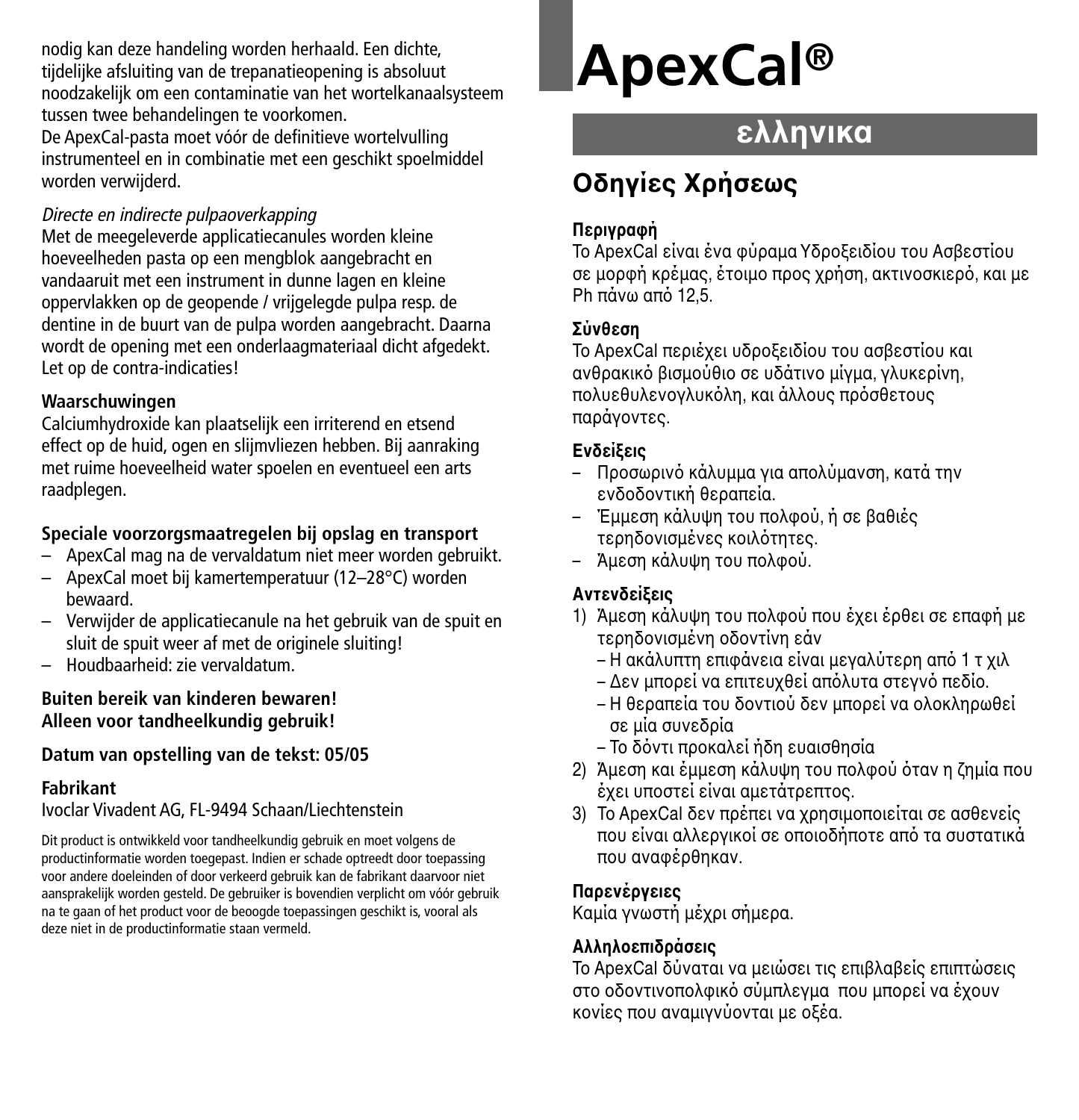# **Εαρµ&γή**

Πρσωρινή απλυµαντική επικάλυψη Εάν το ApexCal χρησιμοποιηθεί για προσωρινή επικάλυψη με σκοπό την απολύμανση, τοποθετείται απευθείας στον παρασκευασμένο και στεγνό ριζικό σωλήνα με το εσώκλειστο ρύγγος, ή με lentulo και απλώνεται προς το ακρορρίζιο με το lentulo. Εφόσον απαιτείται, η εφαρμονή επναλαμβάνεται. Καλή έμφραξη του ριζικού σωλήνα με την νρήση προσωρινών εμφρακτικών υλικών κατά την διαρκεια βεραπείας είναι απαραίτητη για την αποφυνή μόλυνσης του ριζικού συστήματος που μπροεί να συμβεί μεταξύ συνεδριών. Η αφαίρεση του ApexCal γίνεται με κατάλληλο διάλυµα και τα κατάλληλα εργαλεία. Η πάστα ApexCal πρέπει να αφαιρεθεί πριν την τελική έμφραξη.

### Άμεση και έμμεση κάλυψη του πολφού

Με τα ρύγχη εφαρμονής αποθέτουμε μικρές ποσότητες της πάστας σε πλάκα ανάμιξης. Στη συνέχεια εφαρμόζεται το ApexCal στον ακάλυπτο πολφό ή στην πλησίον οδοντίνη σε λεπτά στρώματα με ένα κατάλληλο εργαλείο. Στη συνέχεια η επιφάνεια αποφράσσεται με μία στοιβάδα ουδέτερου στρώματος.

Πρέπει να δίνεται προσοχή στις αντενδείξεις.

# **Πρ&ειδ&π&ίηση**

Επαφή του Υδροξειδίου του Ασβεστίου με το δέρμα, τα μάτια, ή βλεννογόνο μεμβράνη μπορεί να είναι αιτία προσωρινού ερεθισμού και εγκαύματος. Αν υπάρξει τυχαία επαφή, ξεπλύνατε με πολύ νερό και ζητήστε συμβουλή νιατρού.

# **Απ&θήκευση**

- Μην χρησιμοποιείτε το ApexCal μετά την αναγραφομένη ημερομηνία λήξεως.
- Το ApexCal αποθηκεύεται σε θερμοκρασία δωματίου (12–28 °C / 54–83 °F)
- Μετά την χρήση, αφαιρέστε το ρύγχος εφαρμογής από την σύριγγα και κλείστε την με το αρχικό καπάκι.
- Χρόνος ζωής. Δείτε την ημερομηνία λήξεως.

#### **Απ&θηκεύετε µακριά απ παιδιά Για &δ&ντιατρική .ρήση µν&.**

#### **Ηµερ&µηνία συγγραής: 05/05**

# **Παραγωγς**

Ivoclar Vivadent AG, FL-9494 Schaan/Liechtenstein

Το προϊόν έχει δημιουργηθεί αποκλειστικά για χρήση στην οδοντιατρική. Η εφαρμονή πρέπει να γίνεται αυστηρά σύμφωνα με της οδηγίες χρήσεως. Ευθύνες δεν μπορούν να γίνουν αποδεκτές για βλάβες που μπορεί να προκληθούν ως αποτέλεσμα της μη ακολουθίας των οδηγιών ή της οριζόμενης ρητά περιοχής εφαρμονής. Ο χρήστη είναι υπεύθυνος να ελέγχει το προϊόν για την καταλληλότητα χρήσης για κάθε εφαρμονή που δεν ροίζεται ρητά στις οδηγίες χρήσεως. Περιγραφές και στοιχεία που αναφέρονται δεν αποτελούν εγγύηση των ιδιοτήτων και δεν είναι δεσµευτικές.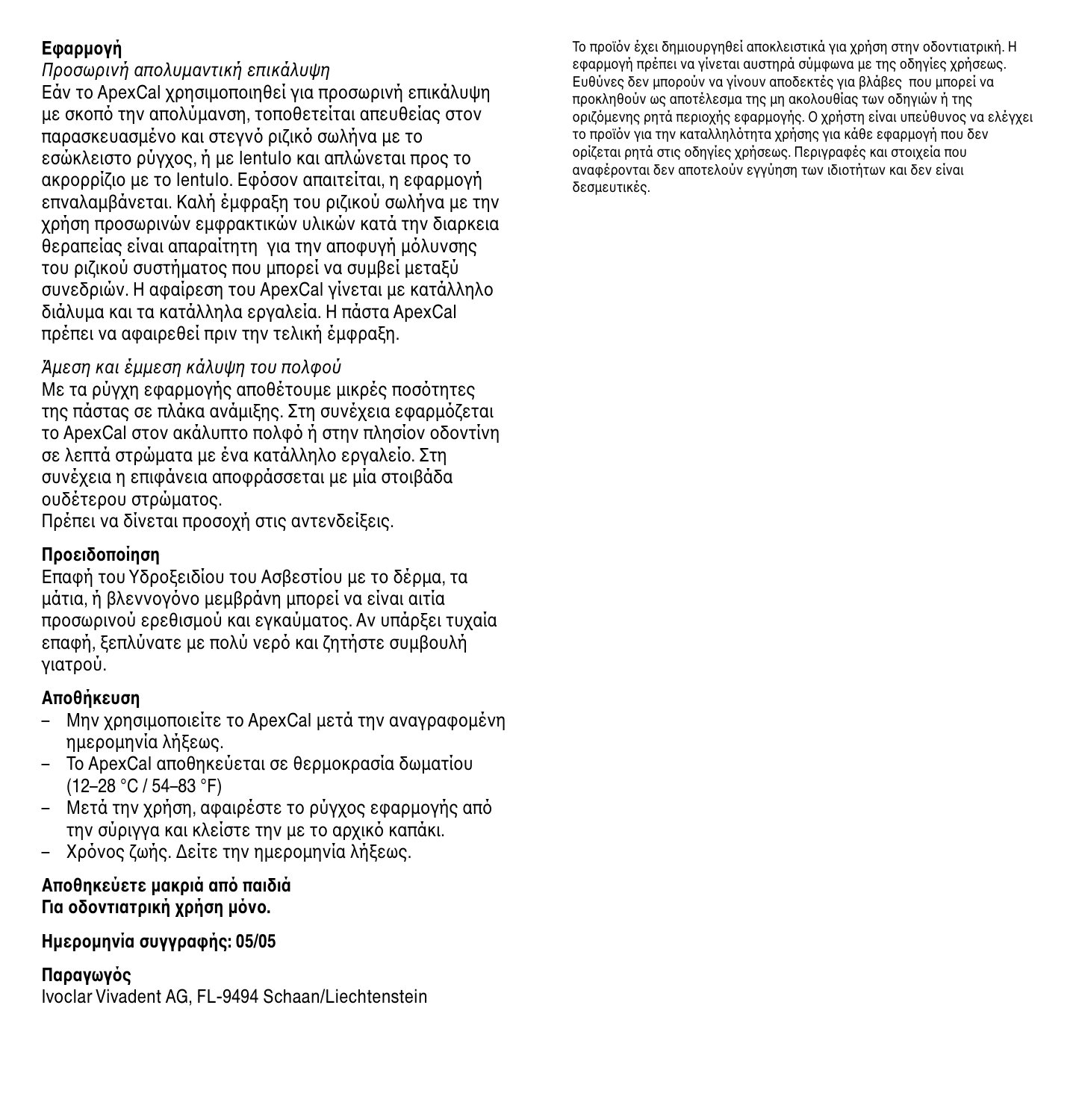# **ApexCal®**

# **Türkçe**

# **Kullan›m K›lavuzu**

# **Tanım**

ApexCal krem kıvamında, radyopak, pH'sı 12.5 üzerinde olan kullanıma hazır kalsiyum hidroksit patıdır.

# **Bilesimi**

ApexCal, su, gliserin, polietilen glikol ve diğer katkı maddeleri karısımı içerisinde kalsiyum hidroksit ve bizmutkarbonat içerir.

# **Endikasyonlar**

- Kanal tedavisi sırasında geçici dezenfektan pansuman olarak
- $-$  İndirekt pulpa kaplaması ve derin çürük lezyonlarının varlığında
- Direkt pulpa kaplamasında

# **Kontrendikasyonlar**

- 1. Çürük dentinin temizlenmesi sırasında pulpanın açığa çıktığı ancak:
	- direkt pulpa kaplamasının yapılaca¤ı alanın 1mm2 den fazla oldu¤u durumlarda
	- tamamıyla kuru bir çalıflma ortamı sa¤lanamıyorsa
	- $-$  disin tedavisi tek seferde tamamlanamıyorsa
	- tedavi gören difl rahatsızlık vermeye baflladıysa
- 2. Geri dönüsümü olmayan faza geçmiş pulpa hasarı olan durumlarda direkt ve indirekt pulpa kaplaması yapımında
- 3. ApexCal içeriğindeki maddelerden herhangi birisine alerijsi olduğu bilinen kisilerde kullanılmamalıdır

# **Yan etkiler**

Bu güne kadar bilinen herhangi bir yan etkisi yoktur

# **Di¤er maddelerle etkileflim**

ApexCal, asitlerle karıstırılan simanların pulpa-dentin kompleksine olumsuz etkilerini azaltabilir.

# **Uygulanması**

# *Geçici dezenfektan pansuman*

ApexCal eğer geçici dezenfeksiyon pansumanı amacıyla kullanılıyorsa direkt olarak uygun şekilde hazırlanmış ve kurutulmuş kanal içerisine kendi uygulama uçları veya bir lentulo yardımıyla yerleştirilip yine lentulo ile kanal içi ve kanalın apikal bölgesine gönderilmelidir. Gerekirse uygulama tekrarlanabilir. Randevular arası geçecek süre zarfında kanalın kontamine olmaması için endodontik kavitenin geçici dolgu maddeleri ile sıkıca kapatılması gereklidir.

ApexCal'ın uzaklaştırılması uygun bir irrigasyon solusyonu ve aletler yardımıyla yapılır. ApexCal kanal patı bu amaçla kullanıldı¤ında kalıcı kanal dolgusu yapılmadan önce tamamen uzaklastırılmalıdır.

# *Direkt ve ‹ndirekt pulpa kaplaması*

Uygulama uçları yardımıyla az miktarda ApexCal karıfltırma pedi üzerine alınır. Bunu takiben ApexCal ekspoz olan pulpa veya pulpaya yakın dentin üzerine ince ve küçük tabakalar halinde uygun aletler kullanılarak uygulanır. Sonrasında yüzey bir kavite taban malzemesi tabakası ile örtülür. Kontrendikasyonlar göz önünde bulundurulmalıdır!

# **Uyarılar**

Kalsiyum hidroksitin cilt, gözler ve mukoz membranlara teması bölgesel iritasyon ve yangılara sebebiyet verebilir. Kaza ile bir temas olursa bölge bol su ile yıkanmalı ve tıbbi görüş alınmalıdır.

# **Saklama koflulları**

- ApexCal belirtilen son kullanma tarihinden sonra kullanılmamalıdır.
- ApexCal oda ısısında saklanmalıdır(12–28 ºC)
- Materyal sıkıldıktan sonra uygulama ucu flırıngadan çıkartılıp, sırınganın kendi oriinal kapağı tekrar kapatılmalıdır.
- Raf ömrü için son kullanma tarihine bakınız.

# **Çocukların ulaflamayaca¤ı yerlerde muhafaza ediniz Sadece diflhekimli¤inde kullanılır**

# **Bu bilgiler 05 / 2005 de hazırlanmıfltır.**

# **Üretici Firma:**

Ivoclar Vivadent AG, FL-9494 Schaan / Liechtenstein

Bu madde dishekimliği kullanımı için geliştirilmiştir. Uygulamada, kullanma talimatına riayet edilmelidir. Belirlenen kullanım alanı ve kullanma talimatının izlenmediği durumlarda sorumluluk kabul edilmeyecektir. Talimatta belirtilenin haricindeki kullanım ve denemelerin sonuçlarından kullanıcı sorumludur. Tanımlama ve bilgiler garanti anlamına gelmediği gibi bir bağlayıcılığıda yoktur.